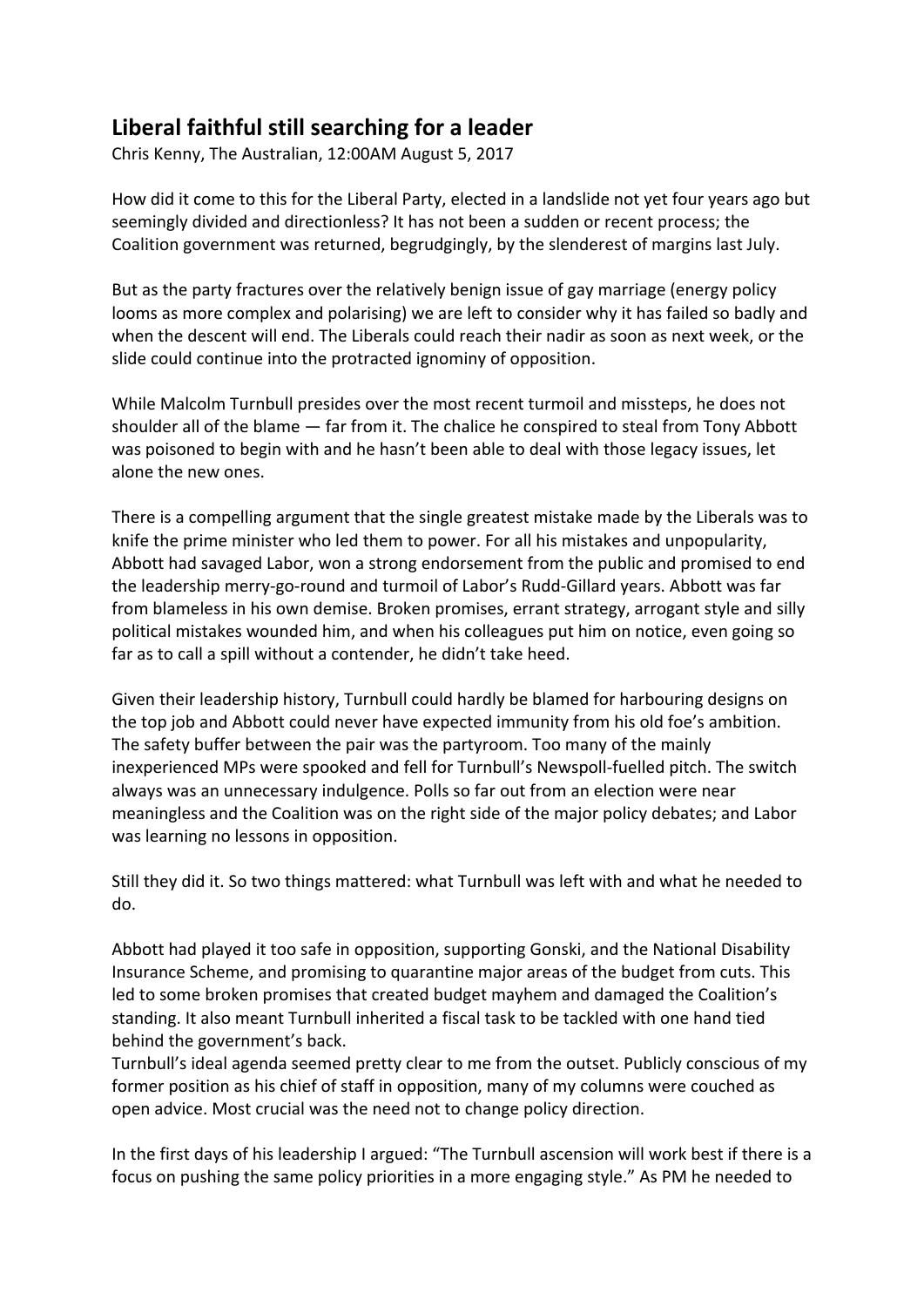reassure his colleagues and Liberal supporters that this was "not a hostile takeover of the party by the progressive or moderate" faction. In simple terms, Turnbull had to resist any move to the left and maintain clear points of difference with Labor: "The press gallery, the ABC and all the love media will taunt and tempt Turnbull to move more quickly on climate, gay marriage and the republic. In time, along with interest groups, they will bully and admonish him for not governing true to his instincts. But he must resist the temptation of their warm embrace, weather their social media-fuelled criticisms, and keep his party united and attuned to the mainstream."

Yet, inexorably, Turnbull has drifted down this path. And he is paying a high price.

No one would suggest his task was easy because, as outlined, Abbott left him with some time bombs. But then, he was not corralled into the job, he seized it. Coming to the job, Turnbull rightly argued the government needed an economic narrative. Abbott and treasurer Joe Hockey hadn't delivered the fiscal repair the nation needed or even convinced voters of that imperative.

But two years on, we can only conclude that Turnbull's economic narrative is either changeable or indiscernible. He has increased tax here and cut it there; he has boosted spending there while warning about expenditure growth here; and he has promised taxation and federation reform only to decide it is all too hard. Despite early promising signs he would keep the Coalition's core policy trajectory on track, the drift to the progressive left set in. Turnbull has taxed the banks, deepened the deficit, toyed with an emissions intensity scheme, embraced Gonski, fiddled with superannuation and given a nudge and a wink to those pushing for a free vote on gay marriage. There were even some early wobbles on border protection and national security before the Prime Minister sensibly hardened his resolve.

The result has been a fracturing on the right of politics, with the re-emergence of One Nation and the breakaway of Cory Bernardi. The electorate is uncertain of what the Coalition stands for and parts of the party membership are nervous, disenchanted and even walking out the door.

Within the party, the disillusionment with Turnbull's leadership is palpable, even from loyal cabinet supporters. The common lament is that no alternative exists; many MPs feel they are stuck in a dismal quandary of their own making. But survival instincts will always kick in. And while few want to admit it, Abbott looms as a temptation. Peter Dutton is often floated as an Abbott protege but why go for the copy when the original is sitting behind him, rehearsing his attack lines?

Labor held its nose and returned to Kevin Rudd because he was popular. The Liberals know Abbott is not; if they recall him it will be because they know the political pugilist will give Bill Shorten a bloodied nose.

Unthinkable as it sounds, Labor would hate it. And that's never a bad clue. The impact in seats saved could be similar — nobody really knows, or perhaps ever will.